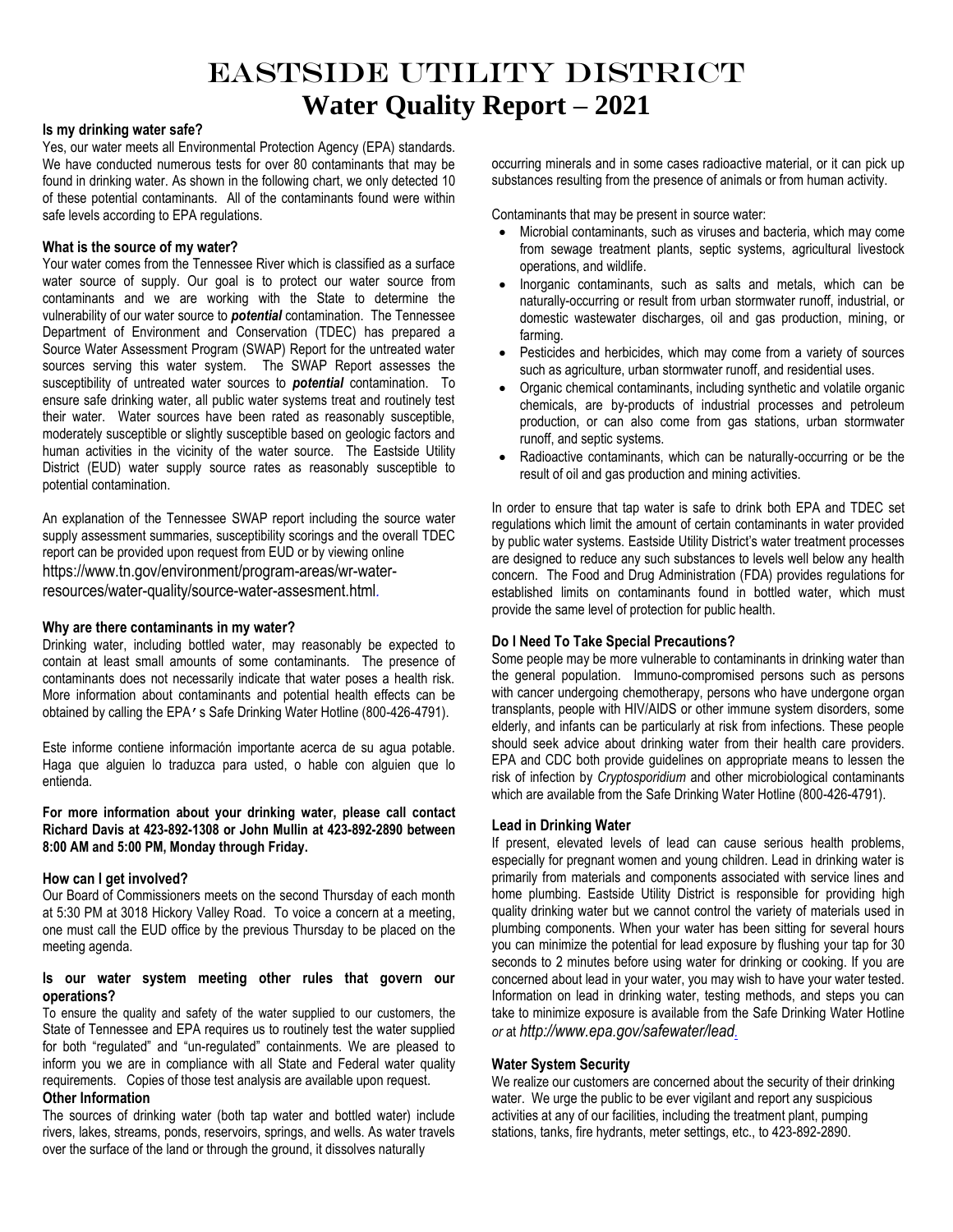# **Water Quality Data**

# **What does this chart mean?**

- MCL Maximum Contaminant Level, or the highest level of a contaminant that is allowed in drinking water. MCLs are set as close to the MCLGs as feasible using the best available treatment technology.
- MCLG Maximum Contaminant Level Goal, or the level of a contaminant in drinking water below which there is no known or expected risk to health. MCLGs allow for a margin of safety.
- MRDL: Maximum Residual Disinfectant Level, or the highest level of a disinfectant allowed in drinking water. There is convincing evidence that addition of a disinfectant is necessary for the control of microbial contaminants.
- MRDLG: Maximum Residual Disinfectant Level Goal, or the level of a drinking water disinfectant below which there is no known or expected risk to health. MRDLGs do not reflect the benefits of the use of disinfectants to control microbial contaminants.
- AL Action Level, or the concentration of a contaminant which, when exceeded, triggers treatment or other requirements which a water system must follow.
- Below Detection Level (BDL) laboratory analysis indicates that the contaminant is not present at a level that can be detected.
- Non-Detects (ND) laboratory analysis indicates that the contaminant is not present.
- Parts per million (ppm) or Milligrams per liter (mg/l) explained as a relation to time and money as one part per million corresponds to one minute in two years or a single penny in \$10,000.
- Parts per billion (ppb) or Micrograms per liter explained as a relation to time and money as one part per billion corresponds to one minute in 2,000 years, or a single penny in \$10,000,000.
- Picocuries per liter (pCi/L) picocuries per liter is a measure of the radioactivity in water.
- Nephelometric Turbidity Unit (NTU) nephelometric turbidity unit is a measure of the clarity of water. Turbidity in excess of 5 NTU is just noticeable to the average person.
- TT Treatment Technique is a required process intended to reduce the level of a contaminant in drinking water.
- Beginning April 1, 2016 the revised Total Coliform rule replaced Total Coliform as a regulated contaminant with levels 1 & 2 assessments to be performed if violations occur. EUD had no violations of the regulated Total Coliform rule for 2016.
- RRA Running Annual Average
- HRAA Highest Running Annual Average of all sites tested.
- RTCR Revised Total Coliform Rule. This rule went into effect on April 1, 2016 and replaces the MCL for total coliform with a Treatment Technique Trigger for a system assessment.
- UG/L Micro Grams per liter

| <b>Regulated Contaminant</b>           | <b>Violation</b><br>Yes/No | Level<br>Found             | Range<br>οf<br><b>Detectio</b><br>ns | Date of<br>Sample               | Unit of<br><b>Measure</b><br>ment | <b>MCLG</b>       | <b>MCL</b>           | <b>Likely Source of Contamination</b>                                                                                           |
|----------------------------------------|----------------------------|----------------------------|--------------------------------------|---------------------------------|-----------------------------------|-------------------|----------------------|---------------------------------------------------------------------------------------------------------------------------------|
| <b>Coliform Bacteria</b>               | N                          | 1 IN 840<br>0.01%          | $0$ to 1<br>99.999%                  | <b>Daily 2021</b>               | Colonies<br>per 100<br>M/L        | 0                 | <b>AL</b><br>Trigger | Naturally present in the environment                                                                                            |
| Turbidity <sup>1</sup>                 | N                          | 0.06                       | 0.02<br>to<br>0.06                   | CON-<br><b>TINOUSLY</b><br>2021 | <b>NTU</b>                        | N/A               | 0.30                 | Soil runoff                                                                                                                     |
| Copper                                 | N                          | $90^{th}$ % =<br>0.175     | 0.00741<br>to<br>0.956               | 2020                            | ppm                               | 1.3               | $AL=1.3$             | Corrosion of household plumbing<br>systems; erosion of natural deposits;<br>leaching from wood preservatives                    |
| <b>Fluoride</b>                        | N                          | 0.70<br><b>HRAA</b>        | 0.57<br>to 0.74                      | Daily<br>2021                   | ppm                               | 4                 | 4                    | Erosion of natural deposits; water additive<br>which promotes strong teeth; discharge<br>from fertilizer and aluminum factories |
| $L$ ead <sup>2</sup>                   | N                          | $90^{th}$ % =<br>$=< 2.00$ | < 0.200<br>to<br>2.63                | 2020                            | ppb                               | 0                 | $AL=15$              | Corrosion of household plumbing<br>systems, erosion of natural deposits                                                         |
| Sodium                                 | N                          | 5.72                       | 5.72                                 | 2021                            | ppm                               | N/A               | N/A                  | Erosion of natural deposits; used in<br>water treatment                                                                         |
| <b>TTHM</b><br>[Total trihalomethanes] | N                          | 38.65<br><b>HRAA</b>       | 16.50 to<br>43.60                    | Quarterly<br>2021               | ppb                               | N/A               | 80                   | By-product of drinking water<br>chlorination                                                                                    |
| <b>Haloacetic Acids</b><br>(HAA5)      | N                          | 19.10<br><b>HRAA</b>       | 9.10<br>to<br>29.20                  | Quarterly<br>2021               | ppb                               | N/A               | 60                   | By-product of drinking water<br>disinfection.                                                                                   |
| <b>Chlorine</b>                        | N                          | 1.69<br>HRAA.              | 0.61<br>to<br>2.31                   | Daily<br>2021                   | ppm                               | <b>MRDLG</b><br>4 | <b>MRDL</b><br>4     | Water additive used to control<br>microbes.                                                                                     |
|                                        |                            |                            |                                      |                                 |                                   |                   |                      |                                                                                                                                 |